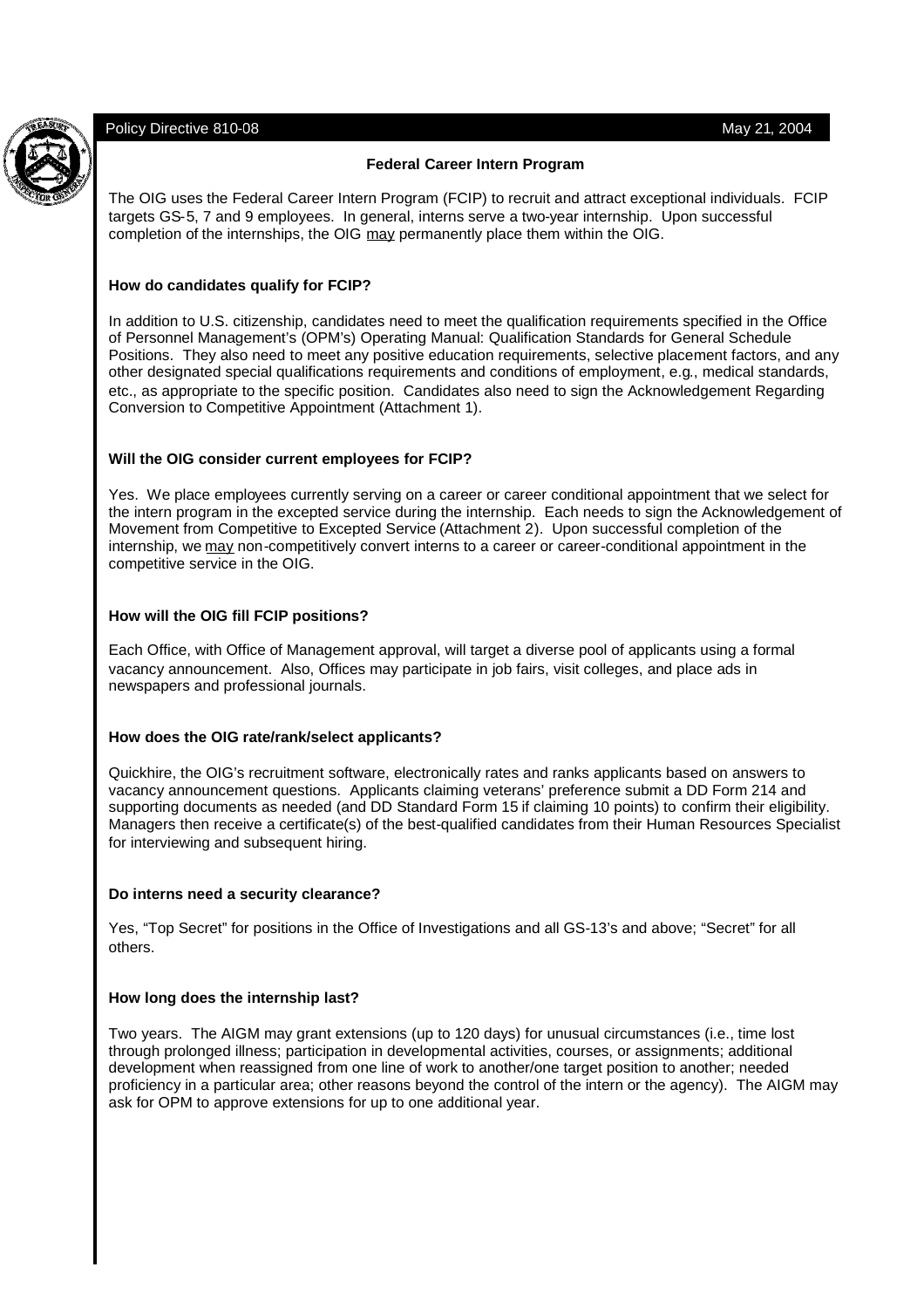## **Do interns serve in the Excepted Service or Competitive Service?**

Excepted. After completing the internship and meeting qualification/performance requirements, the OIG may convert interns to a career or career-conditional appointment in the competitive service. Interns will need to complete one or both acknowledgement attachments to this policy.

#### **May interns be promoted while in FCIP?**

Yes, to the next grade level if they meet the specialized experience and time-in-grade requirements.

#### **Do interns start a new two-year internship if they transfer from one FCIP position to another?**

Not usually, as long as the intern does not have a break in service. The OIG may require transferring interns to attend additional training to make sure that they meet the new position's requirements.

#### **What happens if the OIG does not convert an intern to a career/career-conditional appointment at the end of the Program?**

The OIG will return interns selected from within the OIG to a position of equivalent status, tenure, and pay as the position they left. Interns from outside the OIG will have their appointments terminated.

#### **Who do I call?**

For questions about this policy, please contact the Office of Management at (202) 927-5200 or OIG-OM@oig.treas.gov.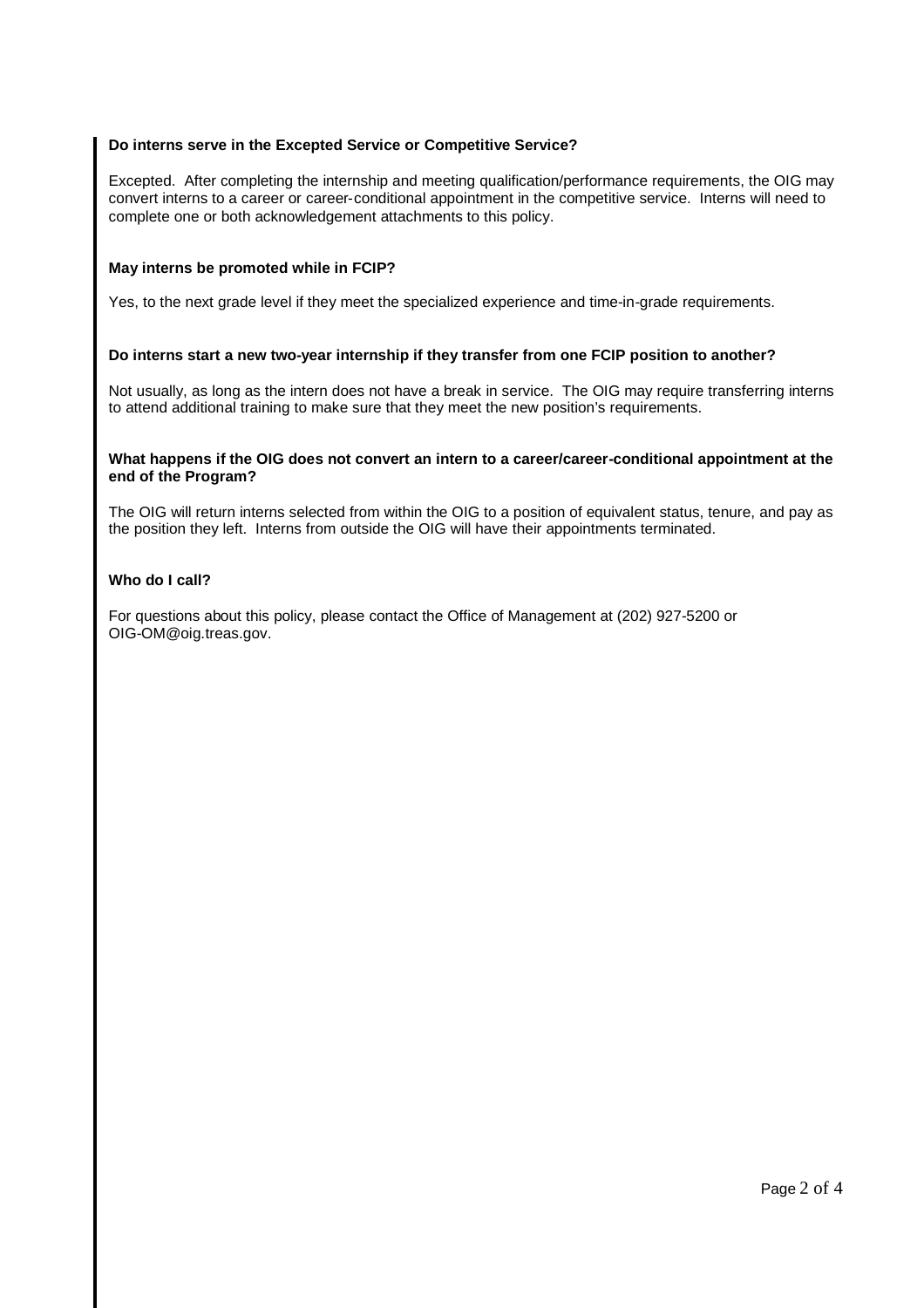# **ACKNOWLEDGEMENT REGARDING CONVERSION TO COMPETITIVE APPOINTMENT**

I UNIVERSITY OF A UNIVERSITY OF A UNIVERSITY OF A UNIVERSITY OF A UNIVERSITY OF A UNIVERSITY OF A UNIVERSITY OF A UNIVERSITY OF A UNIVERSITY OF A UNIVERSITY OF A UNIVERSITY OF A UNIVERSITY OF A UNIVERSITY OF A UNIVERSITY O of Treasury, Office of Inspector General (OIG), is in the OIG Federal Career Intern Program and that my internship will last for two years. At the end of this program, OIG may non-competitively convert me to a permanent career or career-conditional position in the Competitive Service, but the OIG has no obligation to do so.

I have been provided adequate time to review this Acknowledgement and ask any questions about its terms.

Signature of Intern Date